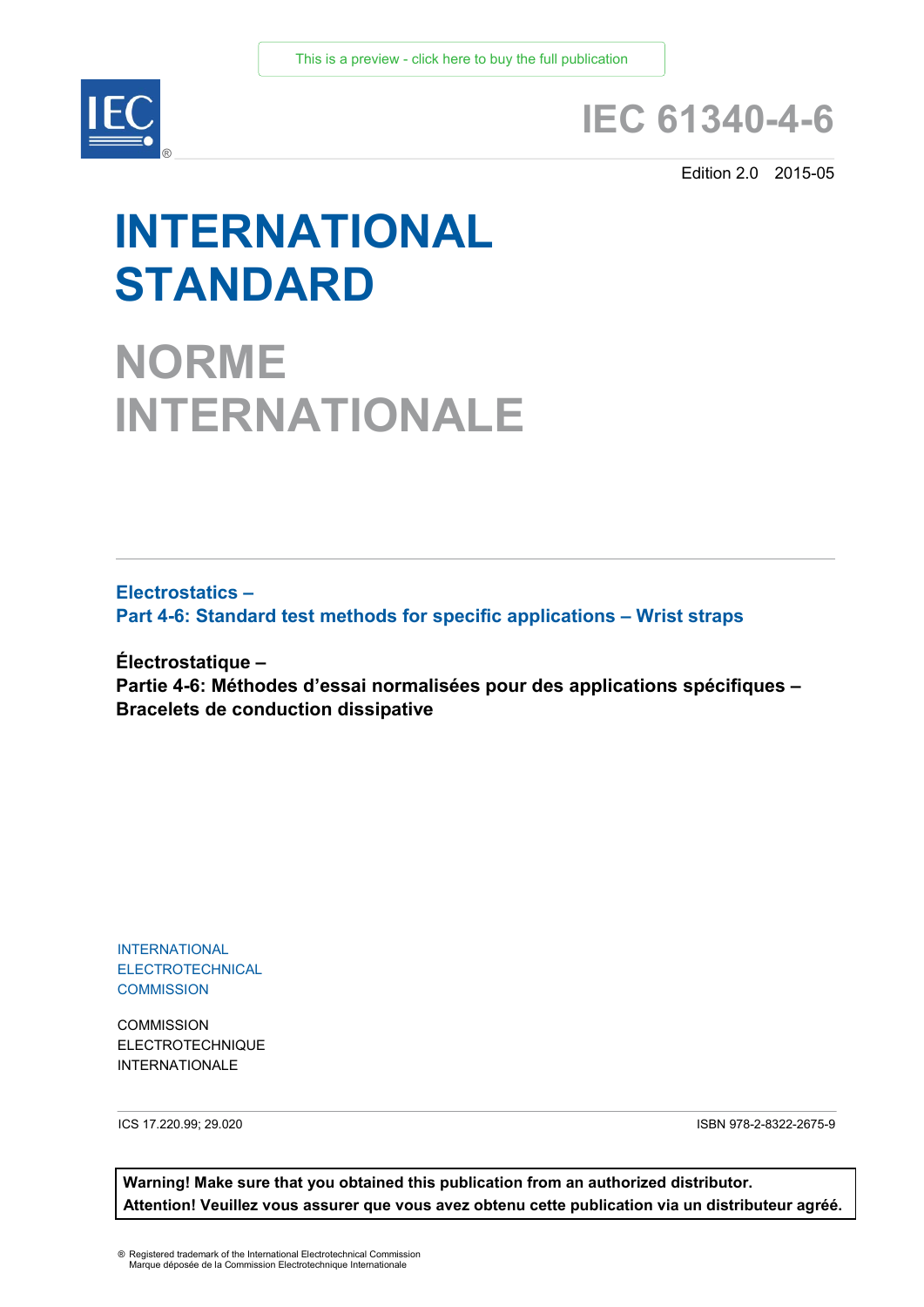$-2-$ 

IEC 61340-4-6:2015 © IEC 2015

## **CONTENTS**

| 1 |        |  |
|---|--------|--|
| 2 |        |  |
| 3 |        |  |
| 4 |        |  |
|   | 4.1    |  |
|   | 4.2    |  |
|   | 4.2.1  |  |
|   | 4.2.2  |  |
|   | 4.2.3  |  |
|   | 4.2.4  |  |
|   | 4.3    |  |
|   | 4.3.1  |  |
|   | 4.3.2  |  |
|   | 4.3.3  |  |
|   | 4.3.4  |  |
|   | 4.3.5  |  |
|   | 4.4    |  |
|   | 4.4.1  |  |
|   | 4.4.2  |  |
|   | 4.4.3  |  |
|   | 4.4.4  |  |
|   | 4.5    |  |
|   | 4.5.1  |  |
|   | 4.5.2  |  |
|   | 4.6    |  |
|   | 4.6.1  |  |
|   | 4.6.2  |  |
|   | 4.6.3  |  |
|   | 4.6.4  |  |
|   | 4.7    |  |
|   | 4.7.1  |  |
|   | 4.7.2  |  |
|   | 4.8    |  |
|   | 4.8.1  |  |
|   | 4.8.2  |  |
|   | 4.8.3  |  |
|   | 4.8.4  |  |
|   | 4.9    |  |
|   | 4.10   |  |
|   | 4.11   |  |
|   | 4.11.1 |  |
|   | 4.11.2 |  |
|   | 4.11.3 |  |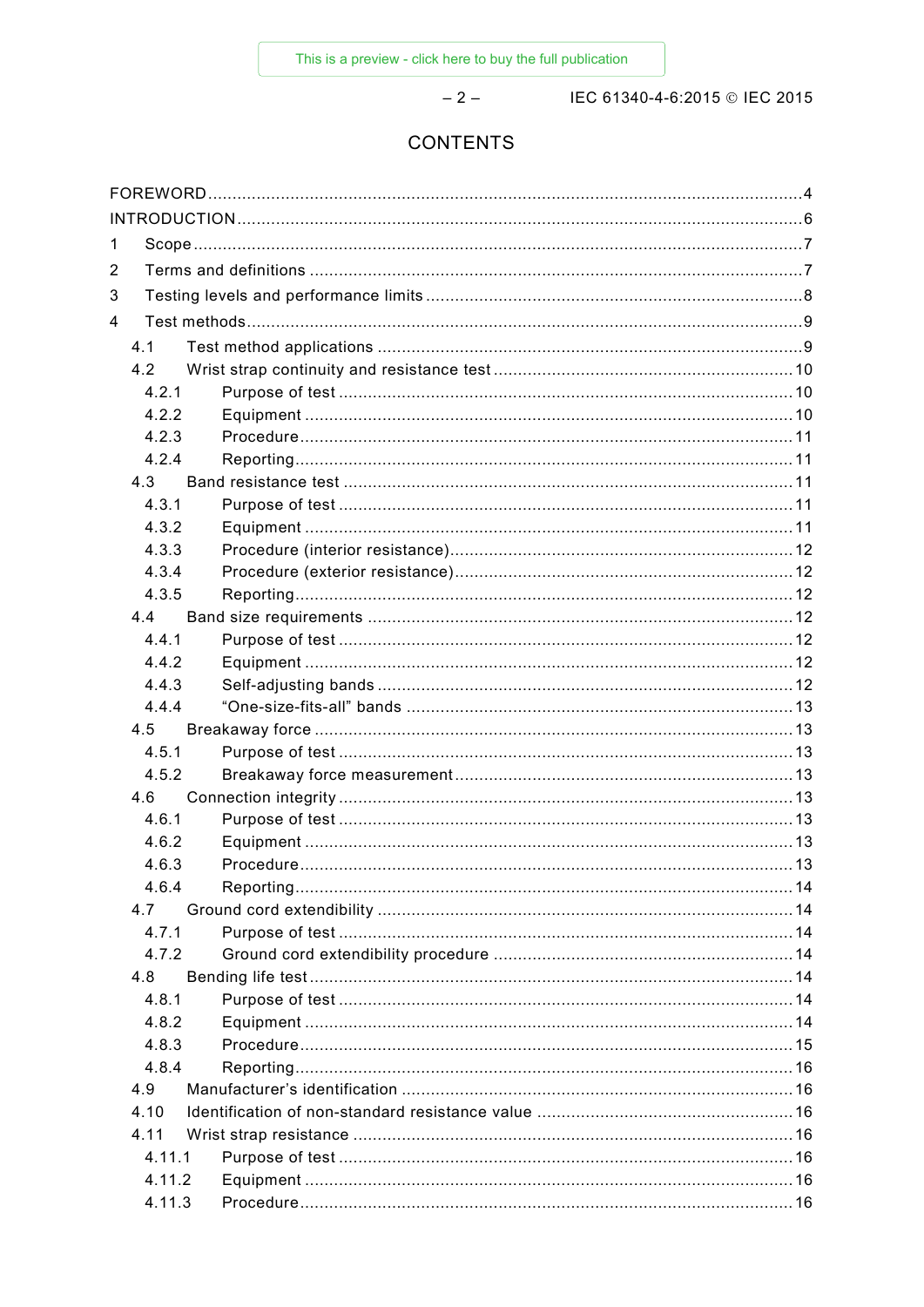IEC 61340-4-6:2015 © IEC 2015

## $-3-$

| 4.11.4 |  |  |  |
|--------|--|--|--|
| 4.12   |  |  |  |
| 4.12.1 |  |  |  |
| 4.12.2 |  |  |  |
| 4.12.3 |  |  |  |
| 4.12.4 |  |  |  |
| 4.12.5 |  |  |  |
|        |  |  |  |
|        |  |  |  |
|        |  |  |  |
|        |  |  |  |
|        |  |  |  |
|        |  |  |  |
|        |  |  |  |
|        |  |  |  |
|        |  |  |  |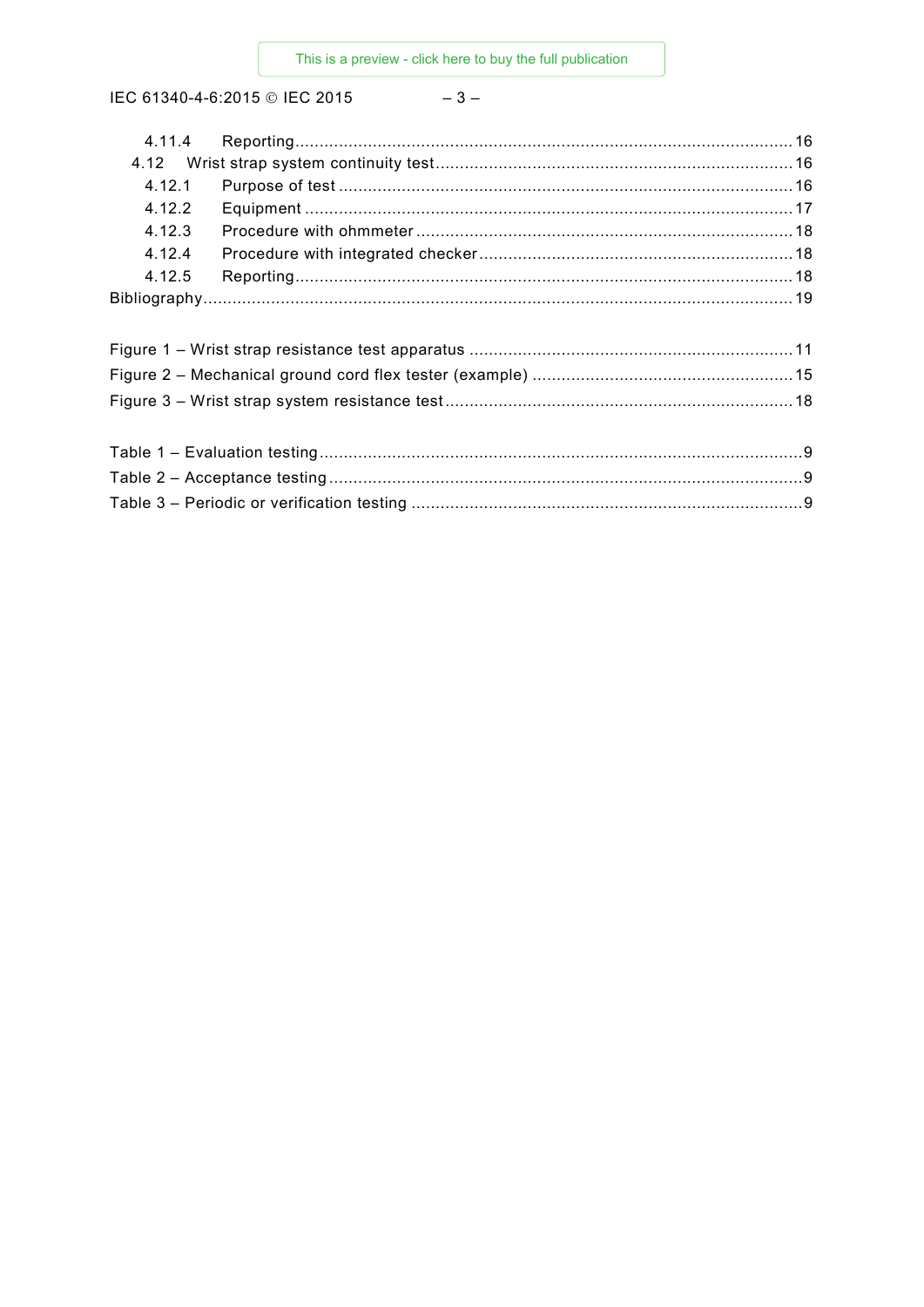[This is a preview - click here to buy the full publication](https://webstore.iec.ch/publication/22486&preview=1)

– 4 – IEC 61340-4-6:2015 IEC 2015

#### INTERNATIONAL ELECTROTECHNICAL COMMISSION

 $\overline{\phantom{a}}$ 

#### **ELECTROSTATICS –**

## **Part 4-6: Standard test methods for specific applications – Wrist straps**

#### FOREWORD

- <span id="page-3-0"></span>1) The International Electrotechnical Commission (IEC) is a worldwide organization for standardization comprising all national electrotechnical committees (IEC National Committees). The object of IEC is to promote international co-operation on all questions concerning standardization in the electrical and electronic fields. To this end and in addition to other activities, IEC publishes International Standards, Technical Specifications, Technical Reports, Publicly Available Specifications (PAS) and Guides (hereafter referred to as "IEC Publication(s)"). Their preparation is entrusted to technical committees; any IEC National Committee interested in the subject dealt with may participate in this preparatory work. International, governmental and nongovernmental organizations liaising with the IEC also participate in this preparation. IEC collaborates closely with the International Organization for Standardization (ISO) in accordance with conditions determined by agreement between the two organizations.
- 2) The formal decisions or agreements of IEC on technical matters express, as nearly as possible, an international consensus of opinion on the relevant subjects since each technical committee has representation from all interested IEC National Committees.
- 3) IEC Publications have the form of recommendations for international use and are accepted by IEC National Committees in that sense. While all reasonable efforts are made to ensure that the technical content of IEC Publications is accurate, IEC cannot be held responsible for the way in which they are used or for any misinterpretation by any end user.
- 4) In order to promote international uniformity, IEC National Committees undertake to apply IEC Publications transparently to the maximum extent possible in their national and regional publications. Any divergence between any IEC Publication and the corresponding national or regional publication shall be clearly indicated in the latter.
- 5) IEC itself does not provide any attestation of conformity. Independent certification bodies provide conformity assessment services and, in some areas, access to IEC marks of conformity. IEC is not responsible for any services carried out by independent certification bodies.
- 6) All users should ensure that they have the latest edition of this publication.
- 7) No liability shall attach to IEC or its directors, employees, servants or agents including individual experts and members of its technical committees and IEC National Committees for any personal injury, property damage or other damage of any nature whatsoever, whether direct or indirect, or for costs (including legal fees) and expenses arising out of the publication, use of, or reliance upon, this IEC Publication or any other IEC Publications.
- 8) Attention is drawn to the Normative references cited in this publication. Use of the referenced publications is indispensable for the correct application of this publication.
- 9) Attention is drawn to the possibility that some of the elements of this IEC Publication may be the subject of patent rights. IEC shall not be held responsible for identifying any or all such patent rights.

International Standard IEC 61340-4-6 has been prepared by IEC technical committee 101: Electrostatics.

This second edition cancels and replaces the first edition published in 2010. This edition constitutes a technical revision.

This edition includes the following significant technical changes with respect to the previous edition:

- a) editorial comments made during the review of the first edition were reviewed and incorporated where appropriate;
- b) several changes were made to update the Figures and improve the presentation of metric measurements (Imperial measurements have been removed);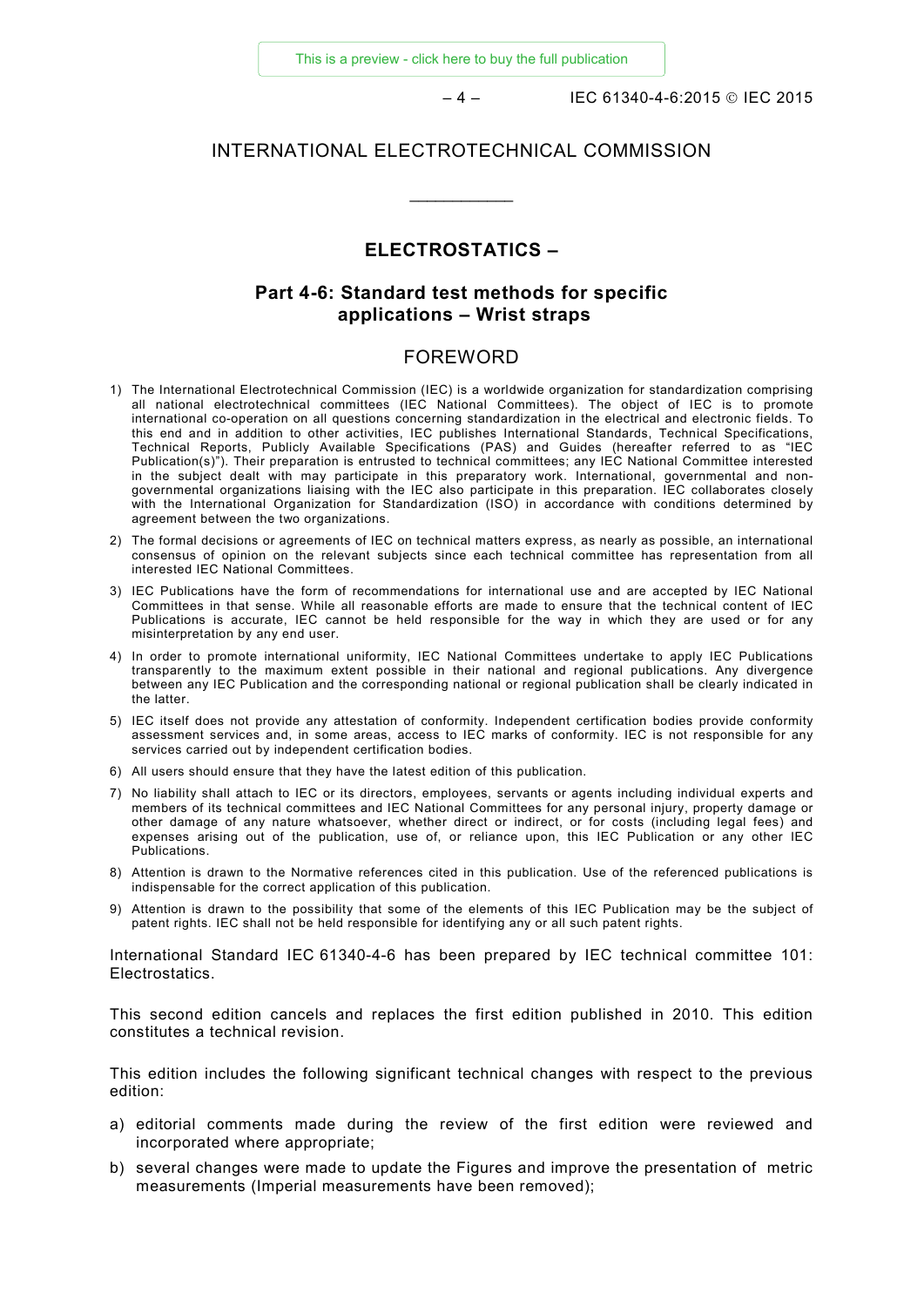IEC 61340-4-6:2015 © IEC 2015 – 5 –

- c) the option of using an integrated checker for wrist strap system continuity testing has been added;
- d) the evaluation and acceptance limit for wrist strap resistance has been changed so as to harmonize with IEC 61340-5-1.

The text of this standard is based on the following documents:

| FDIS         | Report on voting |
|--------------|------------------|
| 101/463/FDIS | 101/476/RVD      |

Full information on the voting for the approval of this standard can be found in the report on voting indicated in the above table.

This publication has been drafted in accordance with the ISO/IEC Directives, Part 2.

A list of all parts in the IEC 61340 series, under the general title *Electrostatics*, can be found on the IEC website.

The committee has decided that the contents of this publication will remain unchanged until the stability date indicated on the IEC website under "http://webstore.iec.ch" in the data related to the specific publication. At this date, the publication will be

- reconfirmed,
- withdrawn,
- replaced by a revised edition, or
- amended.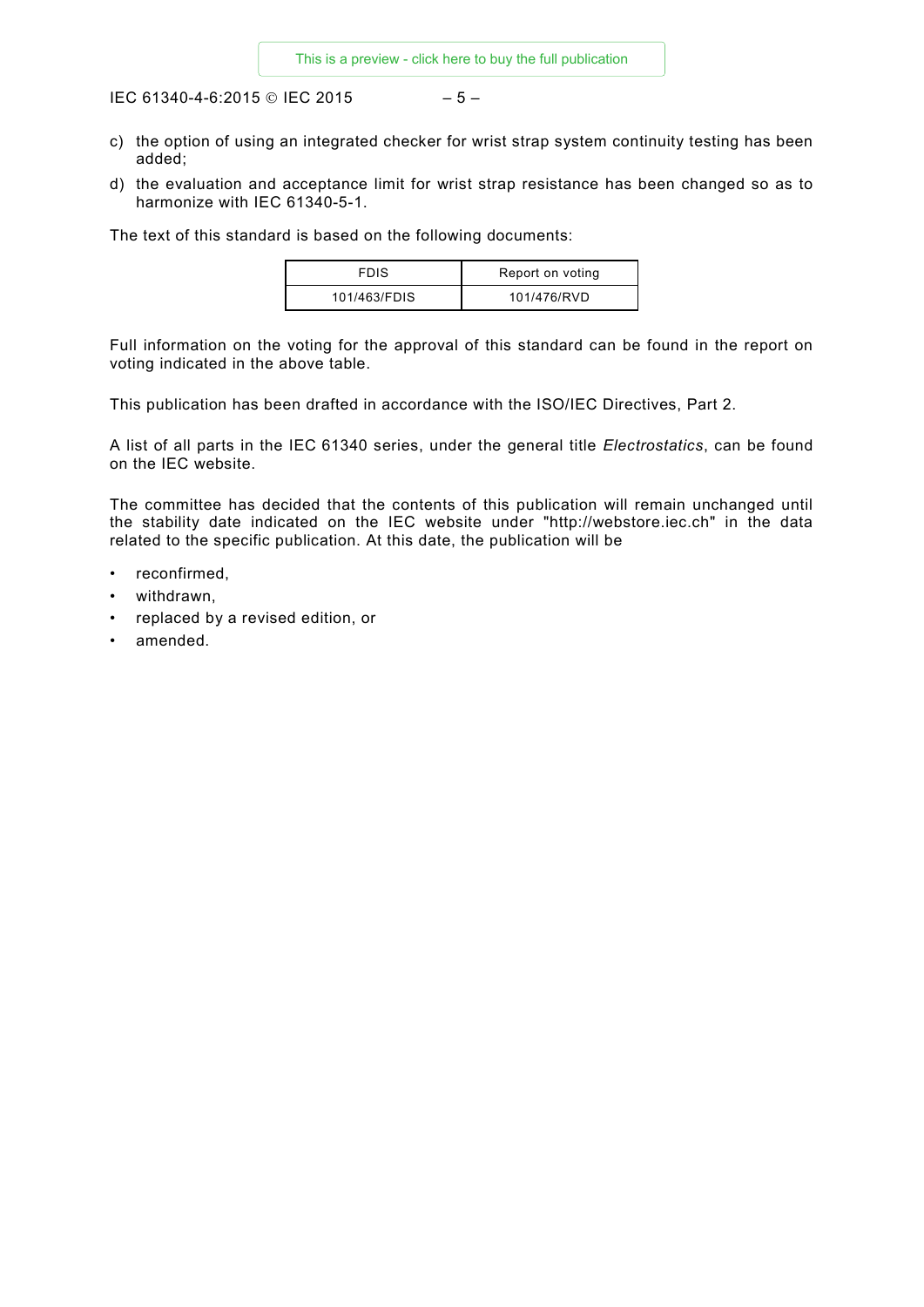$-6 -$  IEC 61340-4-6:2015 © IEC 2015

#### INTRODUCTION

<span id="page-5-0"></span>This part of IEC 61340 has been developed to establish test methods for evaluating the electrical and mechanical attributes of wrist straps used in an electrostatic control program. Wrist straps are intended to connect the user to electrical ground, thus preventing electrostatic charge on a user's body from attaining a level that may damage ESD susceptible devices or assemblies.

Test methods and performance limits for evaluation, acceptance, and functional testing are provided.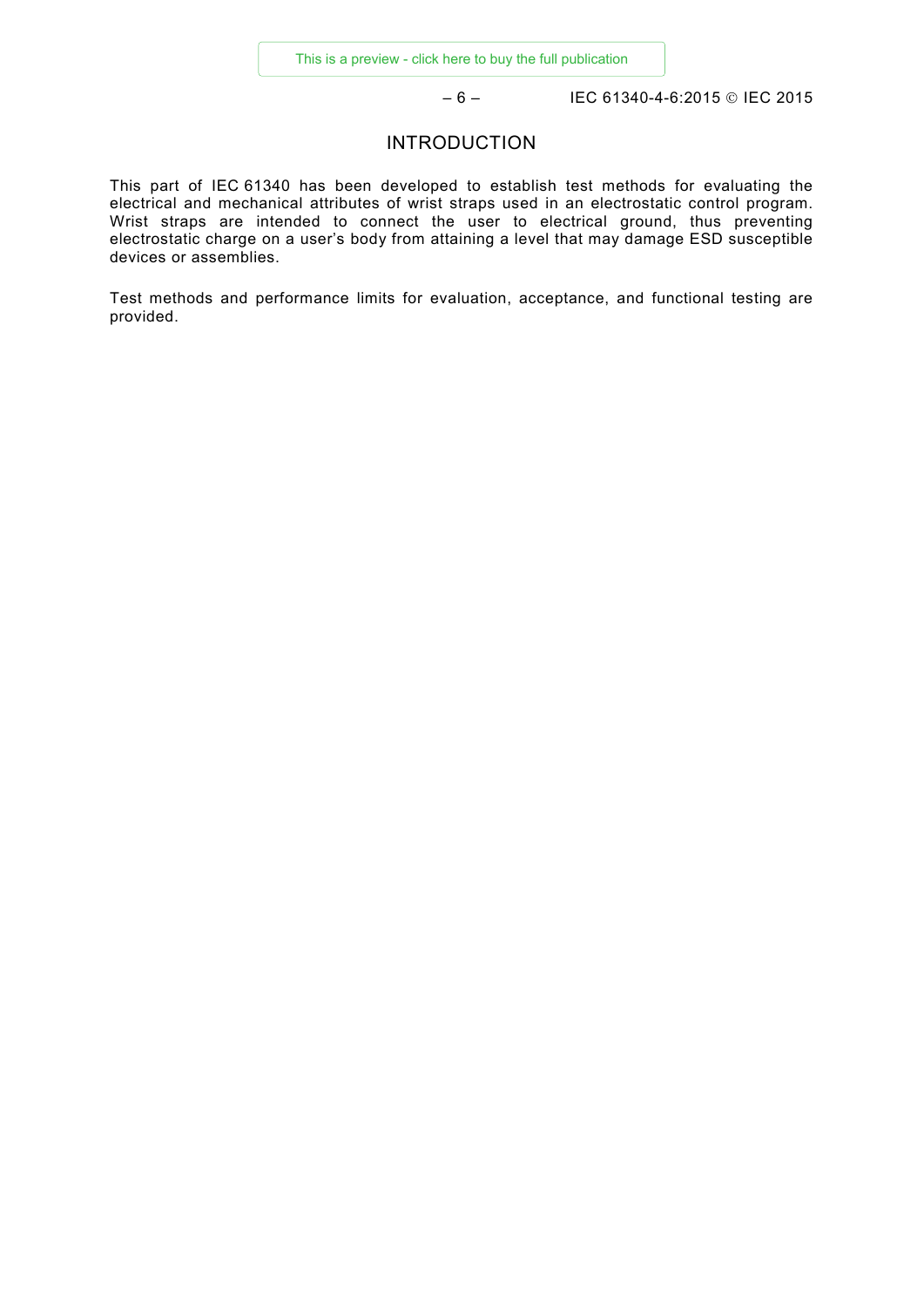IEC 61340-4-6:2015 © IEC 2015 – 7 –

## **ELECTROSTATICS –**

## **Part 4-6: Standard test methods for specific applications – Wrist straps**

#### <span id="page-6-0"></span>**1 Scope**

This part of IEC 61340 provides electrical and mechanical test methods and performance limits for evaluation, acceptance and periodic verification testing of wrist straps.

NOTE All dimensions are nominal except where indicated.

This standard is intended for testing wrist straps and wrist strap systems used for the grounding of personnel engaged in working with ESD sensitive assemblies and devices.

<span id="page-6-1"></span>It does not address constant monitoring systems.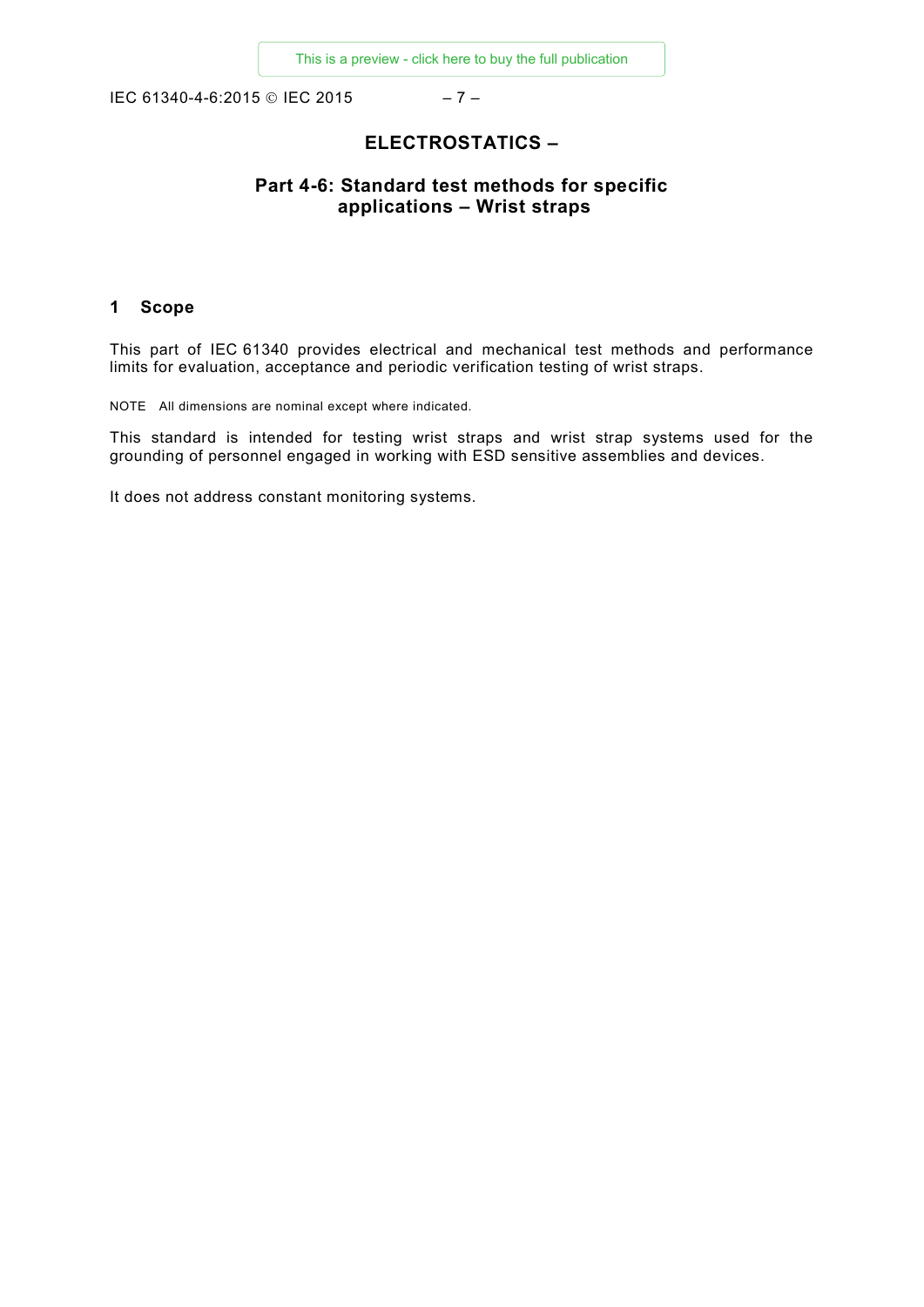$-20-$ 

IEC 61340-4-6:2015 © IEC 2015

## SOMMAIRE

| 1 |             |                                                                              |  |
|---|-------------|------------------------------------------------------------------------------|--|
| 2 |             |                                                                              |  |
| 3 |             |                                                                              |  |
| 4 |             |                                                                              |  |
|   | 4.1         |                                                                              |  |
|   | 4.2         | Essai de continuité et de résistance du bracelet de conduction dissipative28 |  |
|   | 4.2.1       |                                                                              |  |
|   | 4.2.2       |                                                                              |  |
|   | 4.2.3       |                                                                              |  |
|   | 4.2.4       |                                                                              |  |
|   | 4.3         |                                                                              |  |
|   | 4.3.1       |                                                                              |  |
|   | 4.3.2       |                                                                              |  |
|   | 4.3.3       |                                                                              |  |
|   | 4.3.4       |                                                                              |  |
|   | 4.3.5       |                                                                              |  |
|   | 4.4         |                                                                              |  |
|   | 4.4.1       |                                                                              |  |
|   | 4.4.2       |                                                                              |  |
|   | 4.4.3       |                                                                              |  |
|   | 4.4.4       |                                                                              |  |
|   | 4.5         |                                                                              |  |
|   | 4.5.1       |                                                                              |  |
|   | 4.5.2       |                                                                              |  |
|   | 4.6         |                                                                              |  |
|   | 4.6.1       |                                                                              |  |
|   | 4.6.2       |                                                                              |  |
|   | 4.6.3       |                                                                              |  |
|   | 4.6.4       |                                                                              |  |
|   | 4.7         |                                                                              |  |
|   | 4.7.1       |                                                                              |  |
|   | 4.7.2       | Mode opératoire pour l'essai d'extensibilité du cordon de terre 32           |  |
|   | 4.8         |                                                                              |  |
|   | 4.8.1       |                                                                              |  |
|   | 4.8.2       |                                                                              |  |
|   | 4.8.3       |                                                                              |  |
|   | 4.8.4       |                                                                              |  |
|   | 4.9<br>4.10 |                                                                              |  |
|   | 4.11        |                                                                              |  |
|   | 4.11.1      |                                                                              |  |
|   | 4.11.2      |                                                                              |  |
|   | 4.11.3      |                                                                              |  |
|   | 4.11.4      |                                                                              |  |
|   |             |                                                                              |  |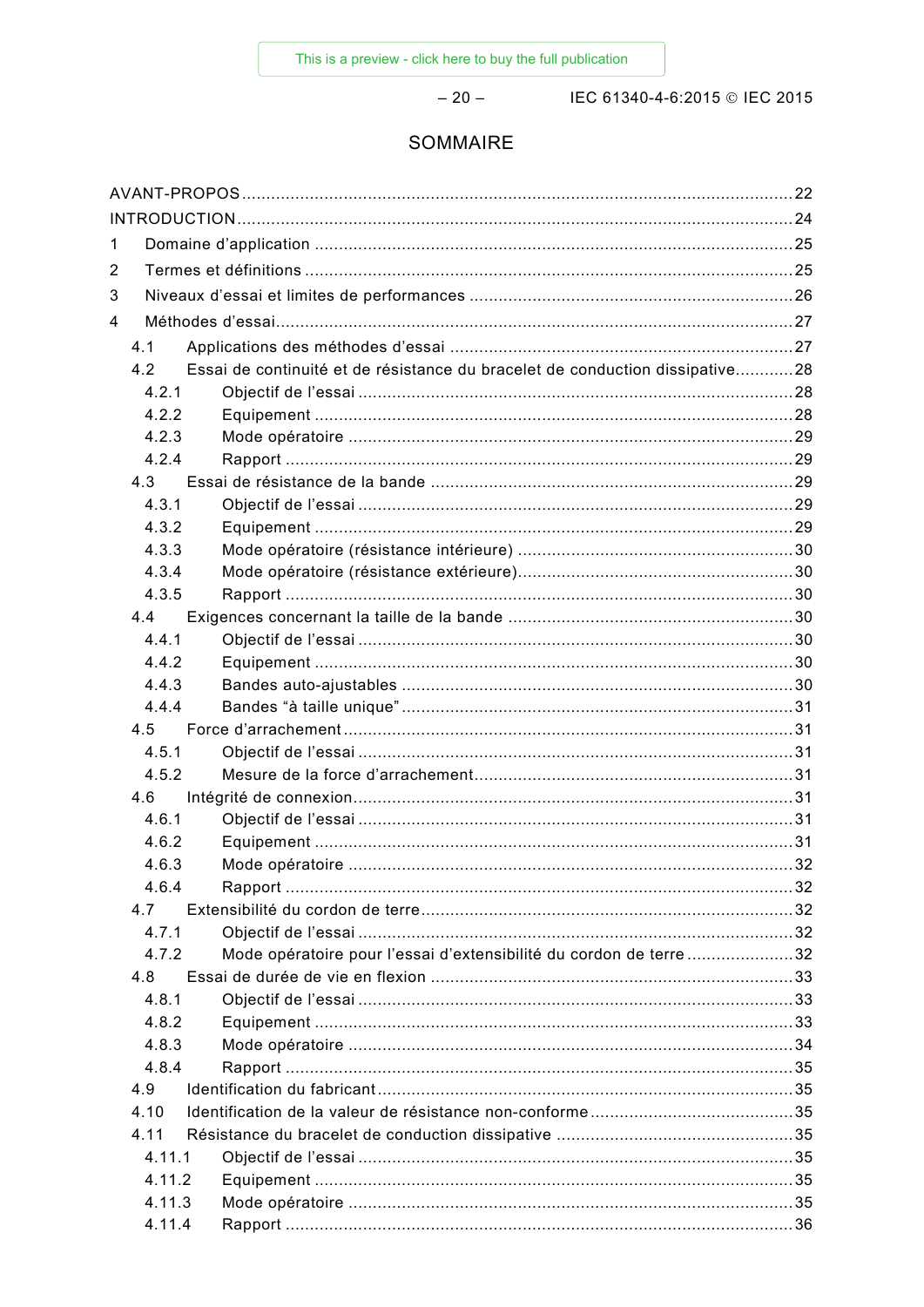IEC 61340-4-6:2015 © IEC 2015 – 21

| 4.12 Essai de continuité du système de bracelet de conduction dissipative36 |  |
|-----------------------------------------------------------------------------|--|
|                                                                             |  |
|                                                                             |  |
| 4.12.3                                                                      |  |
| 4.12.4                                                                      |  |
| 4.12.5                                                                      |  |
|                                                                             |  |

| Figure 1 – Appareil d'essai de la résistance des bracelets de conduction dissipative 29 |  |
|-----------------------------------------------------------------------------------------|--|
| Figure 2 – Dispositif d'essai de flexion mécanique du cordon de terre (exemple) 34      |  |
| Figure 3 – Essai de résistance d'un système de bracelet de conduction dissipative 37    |  |
|                                                                                         |  |
|                                                                                         |  |
|                                                                                         |  |
|                                                                                         |  |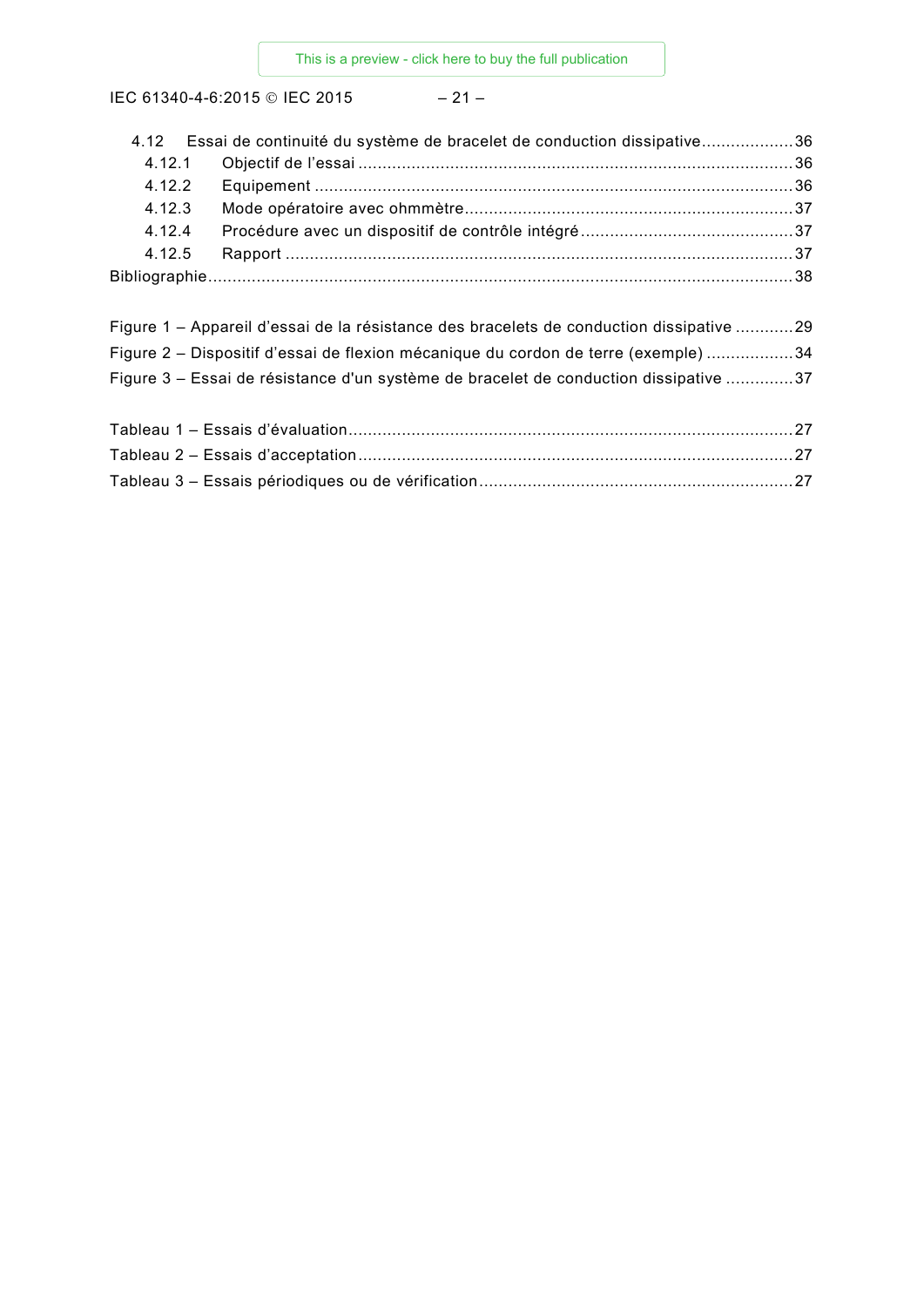[This is a preview - click here to buy the full publication](https://webstore.iec.ch/publication/22486&preview=1)

– 22 – IEC 61340-4-6:2015 IEC 2015

## COMMISSION ÉLECTROTECHNIQUE INTERNATIONALE

 $\overline{\phantom{a}}$ 

## **ÉLECTROSTATIQUE –**

## **Partie 4-6: Méthodes d'essai normalisées pour des applications spécifiques – Bracelets de conduction dissipative**

## AVANT-PROPOS

- <span id="page-9-0"></span>1) La Commission Electrotechnique Internationale (IEC) est une organisation mondiale de normalisation composée de l'ensemble des comités électrotechniques nationaux (Comités nationaux de l'IEC). L'IEC a pour objet de favoriser la coopération internationale pour toutes les questions de normalisation dans les domaines de l'électricité et de l'électronique. A cet effet, l'IEC – entre autres activités – publie des Normes internationales, des Spécifications techniques, des Rapports techniques, des Spécifications accessibles au public (PAS) et des Guides (ci-après dénommés "Publication(s) de l'IEC"). Leur élaboration est confiée à des comités d'études, aux travaux desquels tout Comité national intéressé par le sujet traité peut participer. Les organisations internationales, gouvernementales et non gouvernementales, en liaison avec l'IEC, participent également aux travaux. L'IEC collabore étroitement avec l'Organisation Internationale de Normalisation (ISO), selon des conditions fixées par accord entre les deux organisations.
- 2) Les décisions ou accords officiels de l'IEC concernant les questions techniques représentent, dans la mesure du possible, un accord international sur les sujets étudiés, étant donné que les Comités nationaux de l'IEC intéressés sont représentés dans chaque comité d'études.
- 3) Les Publications de l'IEC se présentent sous la forme de recommandations internationales et sont agréées comme telles par les Comités nationaux de l'IEC. Tous les efforts raisonnables sont entrepris afin que l'IEC s'assure de l'exactitude du contenu technique de ses publications; l'IEC ne peut pas être tenue responsable de l'éventuelle mauvaise utilisation ou interprétation qui en est faite par un quelconque utilisateur final.
- 4) Dans le but d'encourager l'uniformité internationale, les Comités nationaux de l'IEC s'engagent, dans toute la mesure possible, à appliquer de façon transparente les Publications de l'IEC dans leurs publications nationales et régionales. Toutes divergences entre toutes Publications de l'IEC et toutes publications nationales ou régionales correspondantes doivent être indiquées en termes clairs dans ces dernières.
- 5) L'IEC elle-même ne fournit aucune attestation de conformité. Des organismes de certification indépendants fournissent des services d'évaluation de conformité et, dans certains secteurs, accèdent aux marques de conformité de l'IEC. L'IEC n'est responsable d'aucun des services effectués par les organismes de certification indépendants.
- 6) Tous les utilisateurs doivent s'assurer qu'ils sont en possession de la dernière édition de cette publication.
- 7) Aucune responsabilité ne doit être imputée à l'IEC, à ses administrateurs, employés, auxiliaires ou mandataires, y compris ses experts particuliers et les membres de ses comités d'études et des Comités nationaux de l'IEC, pour tout préjudice causé en cas de dommages corporels et matériels, ou de tout autre dommage de quelque nature que ce soit, directe ou indirecte, ou pour supporter les coûts (y compris les frais de justice) et les dépenses découlant de la publication ou de l'utilisation de cette Publication de l'IEC ou de toute autre Publication de l'IEC, ou au crédit qui lui est accordé.
- 8) L'attention est attirée sur les références normatives citées dans cette publication. L'utilisation de publications référencées est obligatoire pour une application correcte de la présente publication.
- 9) L'attention est attirée sur le fait que certains des éléments de la présente Publication de l'IEC peuvent faire l'objet de droits de brevet. L'IEC ne saurait être tenue pour responsable de ne pas avoir identifié de tels droits de brevets et de ne pas avoir signalé leur existence.

La Norme internationale IEC 61340-4-6 a été établie par le comité d'études 101 de l'IEC: Electrostatique.

Cette deuxième édition annule et remplace la première édition parue en 2010. Cette édition constitue une révision technique.

Cette édition inclut les modifications techniques majeures suivantes par rapport à l'édition précédente:

a) les commentaires éditoriaux émis au cours de la révision de la première édition ont été revus et intégrés le cas échéant;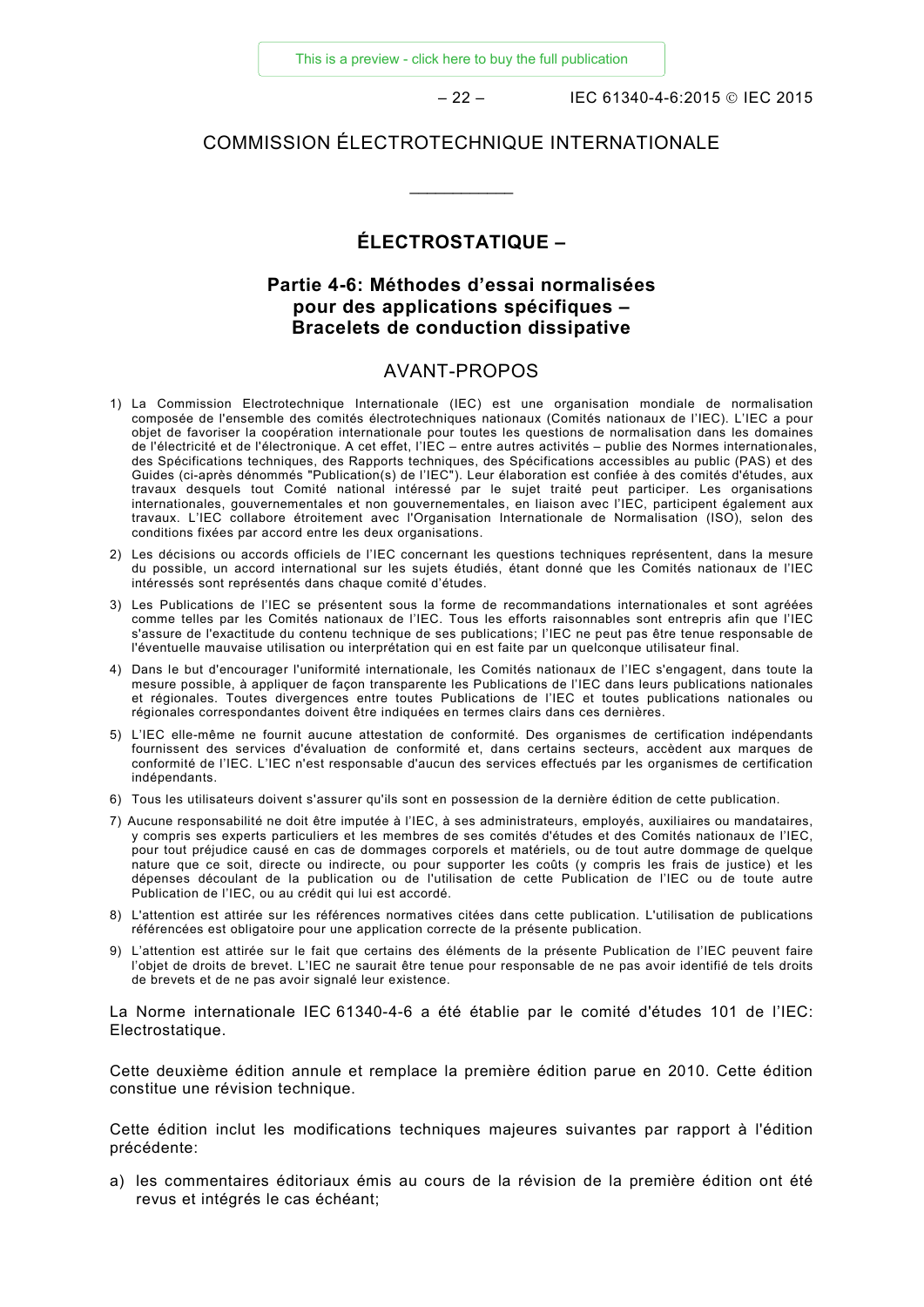IEC 61340-4-6:2015 © IEC 2015 – 23 –

- b) plusieurs modifications ont été apportées pour la mise à jour des Figures et l'amélioration de la présentation des mesures métriques (les mesures britanniques ont été supprimées);
- c) l'option consistant à utiliser un dispositif de contrôle intégré pour l'essai de continuité du système de bracelet de conduction dissipative a été ajoutée;
- d) l'évaluation et la limite d'acceptation concernant la résistance du bracelet de conduction dissipative ont été modifiées pour harmonisation avec l'IEC 61340-5-1.

Le texte de cette norme est issu des documents suivants:

| FDIS         | Rapport de vote |
|--------------|-----------------|
| 101/463/FDIS | 101/476/RVD     |

Le rapport de vote indiqué dans le tableau ci-dessus donne toute information sur le vote ayant abouti à l'approbation de cette norme.

Cette publication a été rédigée selon les Directives ISO/IEC, Partie 2.

Une liste de toutes les parties de la série IEC 61340, publiées sous le titre général *Electrostatique,* peut être consultée sur le site web de l'IEC.

Le comité a décidé que le contenu de cette publication ne sera pas modifié avant la date de stabilité indiquée sur le site web de l'IEC sous "http://webstore.iec.ch" dans les données relatives à la publication recherchée. A cette date, la publication sera

- reconduite,
- supprimée,
- remplacée par une édition révisée, ou
- amendée.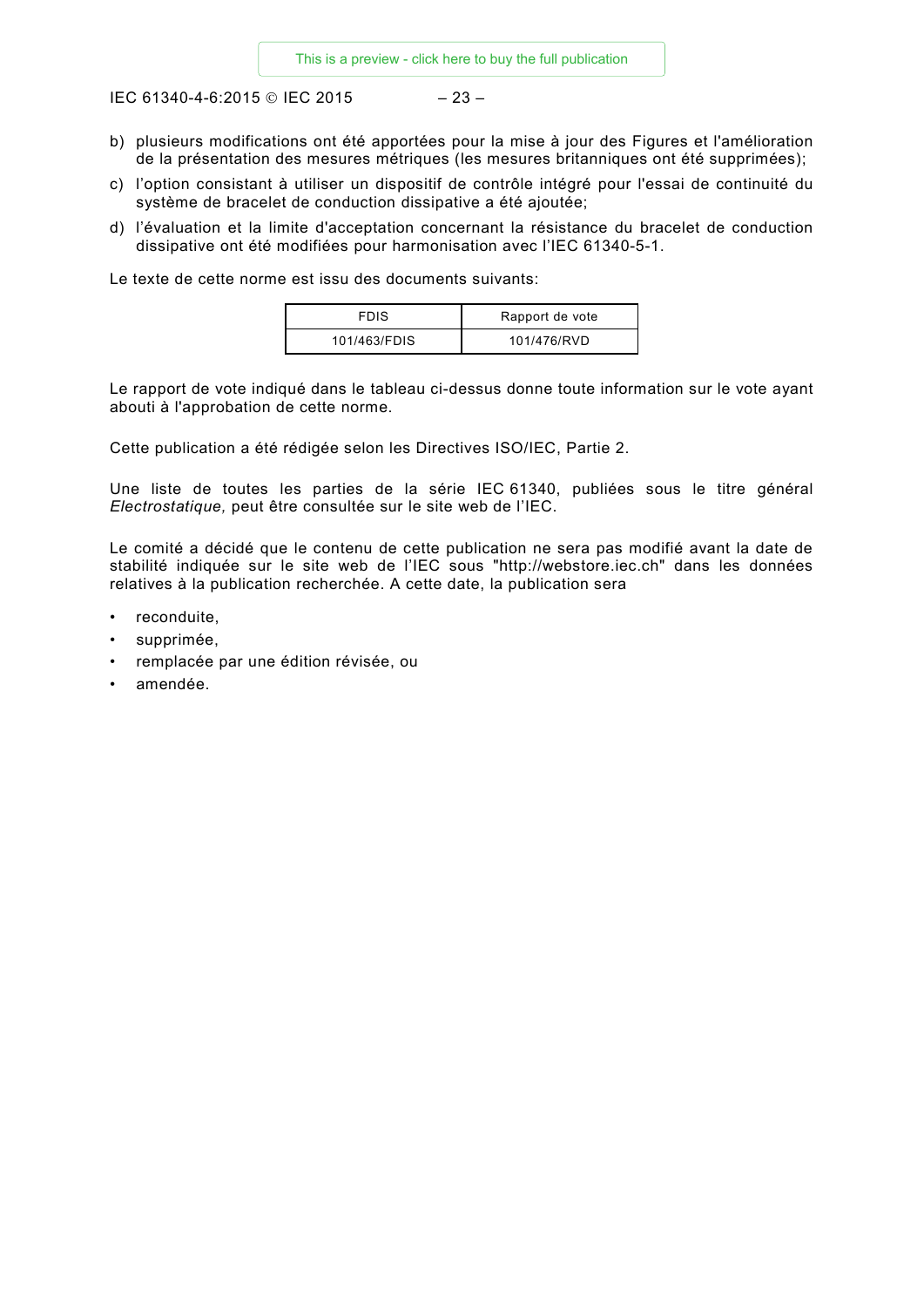– 24 – IEC 61340-4-6:2015 IEC 2015

#### INTRODUCTION

<span id="page-11-0"></span>La présente partie de l'IEC 61340 a été élaborée pour établir des méthodes d'essai permettant l'évaluation des attributs électriques et mécaniques des bracelets de conduction dissipative utilisés dans un programme de maîtrise électrostatique. Les bracelets de conduction dissipative sont destinés à connecter l'utilisateur à la terre électrique, ce qui empêche qu'une charge électrostatique portée par le corps d'un utilisateur atteigne un niveau de nature à endommager les dispositifs ou assemblages sensibles aux ESD.

Elle fournit les méthodes d'essai et les limites de performance pour les essais d'évaluation, d'acceptation et fonctionnels.